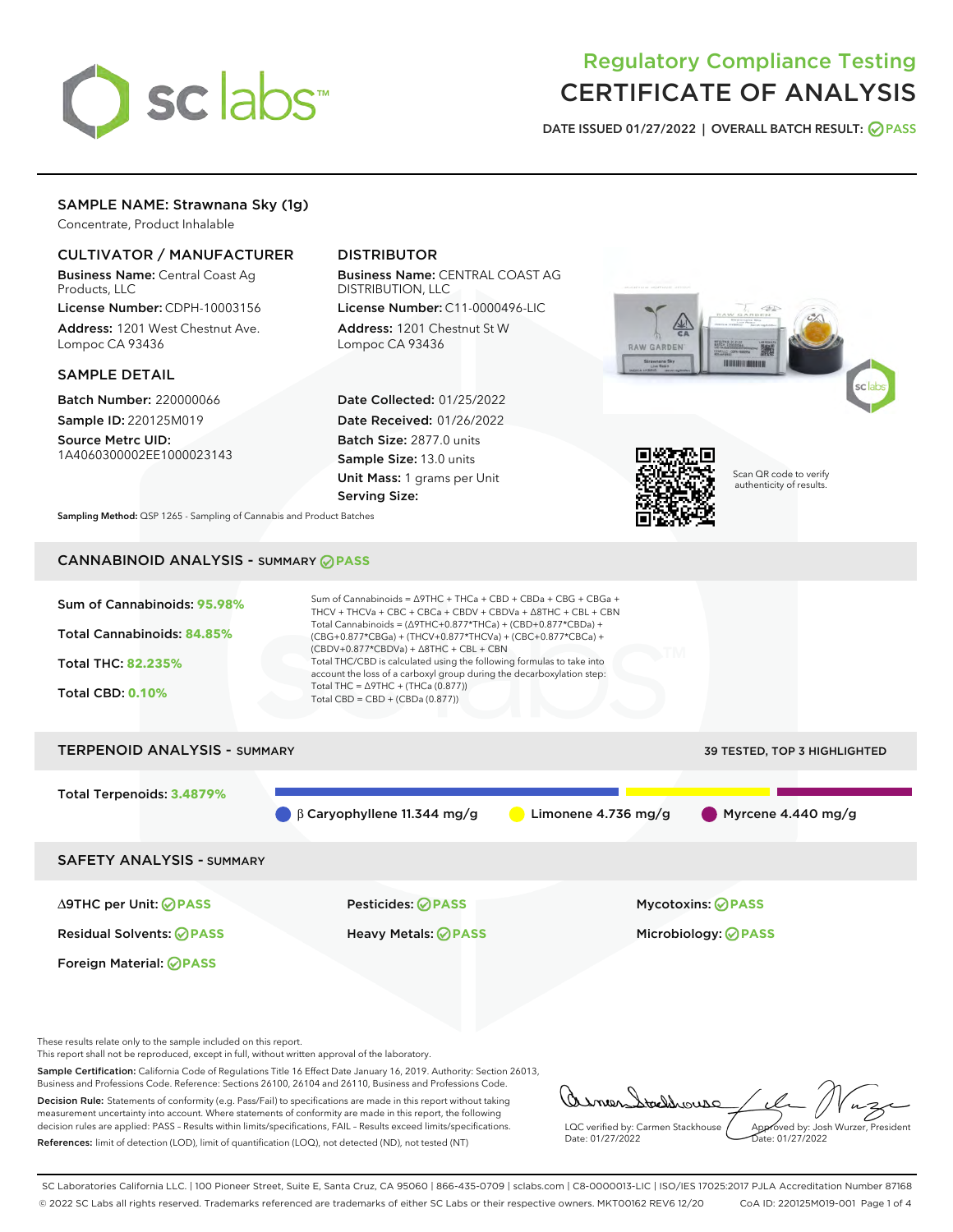



STRAWNANA SKY (1G) | DATE ISSUED 01/27/2022 | OVERALL BATCH RESULT: **O PASS** 

#### CANNABINOID TEST RESULTS - 01/26/2022 2 PASS

Tested by high-performance liquid chromatography with diode-array detection (HPLC-DAD). **Method:** QSP 1157 - Analysis of Cannabinoids by HPLC-DAD

#### TOTAL CANNABINOIDS: **84.85%**

Total Cannabinoids (Total THC) + (Total CBD) + (Total CBG) + (Total THCV) + (Total CBC) + (Total CBDV) + ∆8THC + CBL + CBN

TOTAL THC: **82.235%** Total THC (∆9THC+0.877\*THCa)

TOTAL CBD: **0.10%**

Total CBD (CBD+0.877\*CBDa)

TOTAL CBG: 1.68% Total CBG (CBG+0.877\*CBGa)

TOTAL THCV: 0.326% Total THCV (THCV+0.877\*THCVa)

TOTAL CBC: 0.51% Total CBC (CBC+0.877\*CBCa)

TOTAL CBDV: ND Total CBDV (CBDV+0.877\*CBDVa)

| <b>COMPOUND</b>            | LOD/LOQ<br>(mg/g) | <b>MEASUREMENT</b><br><b>UNCERTAINTY</b><br>(mg/g) | <b>RESULT</b><br>(mg/g) | <b>RESULT</b><br>$(\%)$ |
|----------------------------|-------------------|----------------------------------------------------|-------------------------|-------------------------|
| <b>THCa</b>                | 0.05/0.14         | ±22.614                                            | 879.93                  | 87.993                  |
| <b>A9THC</b>               | 0.06 / 0.26       | ±1.742                                             | 50.65                   | 5.065                   |
| <b>CBGa</b>                | 0.1/0.2           | ±0.77                                              | 14.7                    | 1.47                    |
| <b>CBCa</b>                | 0.07 / 0.28       | ±0.252                                             | 5.16                    | 0.516                   |
| <b>CBG</b>                 | 0.06/0.19         | ±0.153                                             | 3.89                    | 0.389                   |
| <b>THCVa</b>               | 0.07/0.20         | ±0.177                                             | 3.72                    | 0.372                   |
| <b>CBDa</b>                | 0.02/0.19         | ±0.033                                             | 1.14                    | 0.114                   |
| <b>CBC</b>                 | 0.2 / 0.5         | ±0.02                                              | 0.6                     | 0.06                    |
| A8THC                      | 0.1/0.4           | N/A                                                | <b>ND</b>               | <b>ND</b>               |
| <b>THCV</b>                | 0.1/0.2           | N/A                                                | <b>ND</b>               | <b>ND</b>               |
| <b>CBD</b>                 | 0.07/0.29         | N/A                                                | <b>ND</b>               | <b>ND</b>               |
| <b>CBDV</b>                | 0.04 / 0.15       | N/A                                                | <b>ND</b>               | <b>ND</b>               |
| <b>CBDVa</b>               | 0.03/0.53         | N/A                                                | <b>ND</b>               | <b>ND</b>               |
| <b>CBL</b>                 | 0.06 / 0.24       | N/A                                                | <b>ND</b>               | <b>ND</b>               |
| <b>CBN</b>                 | 0.1/0.3           | N/A                                                | <b>ND</b>               | <b>ND</b>               |
| <b>SUM OF CANNABINOIDS</b> |                   |                                                    | 959.8 mg/g              | 95.98%                  |

#### **UNIT MASS: 1 grams per Unit**

| ∆9THC per Unit                        | 1100 per-package limit | 50.65 mg/unit  | <b>PASS</b> |
|---------------------------------------|------------------------|----------------|-------------|
| <b>Total THC per Unit</b>             |                        | 822.35 mg/unit |             |
| <b>CBD</b> per Unit                   |                        | <b>ND</b>      |             |
| <b>Total CBD per Unit</b>             |                        | $1.00$ mg/unit |             |
| Sum of Cannabinoids<br>per Unit       |                        | 959.8 mg/unit  |             |
| <b>Total Cannabinoids</b><br>per Unit |                        | 848.5 mg/unit  |             |

#### TERPENOID TEST RESULTS - 01/26/2022

Terpene analysis utilizing gas chromatography-flame ionization detection (GC-FID). **Method:** QSP 1192 - Analysis of Terpenoids by GC-FID

| <b>COMPOUND</b>         | LOD/LOQ<br>(mg/g) | <b>MEASUREMENT</b><br><b>UNCERTAINTY</b><br>(mg/g) | <b>RESULT</b><br>(mg/g)                         | <b>RESULT</b><br>(%) |
|-------------------------|-------------------|----------------------------------------------------|-------------------------------------------------|----------------------|
| $\beta$ Caryophyllene   | 0.004 / 0.012     | ±0.4038                                            | 11.344                                          | 1.1344               |
| Limonene                | 0.005 / 0.016     | ±0.0677                                            | 4.736                                           | 0.4736               |
| <b>Myrcene</b>          | 0.008 / 0.025     | ±0.0573                                            | 4.440                                           | 0.4440               |
| $\alpha$ Humulene       | 0.009 / 0.029     | ±0.1146                                            | 3.570                                           | 0.3570               |
| Linalool                | 0.009 / 0.032     | ±0.0676                                            | 1.779                                           | 0.1779               |
| $\alpha$ Bisabolol      | 0.008 / 0.026     | ±0.0615                                            | 1.152                                           | 0.1152               |
| Guaiol                  | 0.009 / 0.030     | ±0.0453                                            | 0.960                                           | 0.0960               |
| Nerolidol               | 0.009 / 0.028     | ±0.0594                                            | 0.944                                           | 0.0944               |
| Terpinolene             | 0.008 / 0.026     | ±0.0193                                            | 0.941                                           | 0.0941               |
| <b>Terpineol</b>        | 0.016 / 0.055     | ±0.0543                                            | 0.884                                           | 0.0884               |
| Fenchol                 | 0.010 / 0.034     | ±0.0303                                            | 0.784                                           | 0.0784               |
| trans-β-Farnesene       | 0.008 / 0.025     | ±0.0274                                            | 0.773                                           | 0.0773               |
| <b>B</b> Pinene         | 0.004 / 0.014     | ±0.0074                                            | 0.645                                           | 0.0645               |
| $\alpha$ Pinene         | 0.005 / 0.017     | ±0.0043                                            | 0.504                                           | 0.0504               |
| Caryophyllene<br>Oxide  | 0.010 / 0.033     | ±0.0192                                            | 0.417                                           | 0.0417               |
| Ocimene                 | 0.011 / 0.038     | ±0.0091                                            | 0.285                                           | 0.0285               |
| <b>Borneol</b>          | 0.005 / 0.016     | ±0.0102                                            | 0.242                                           | 0.0242               |
| Valencene               | 0.009 / 0.030     | ±0.0141                                            | 0.204                                           | 0.0204               |
| Fenchone                | 0.009 / 0.028     | ±0.0021                                            | 0.071                                           | 0.0071               |
| Camphene                | 0.005 / 0.015     | ±0.0007                                            | 0.063                                           | 0.0063               |
| $\gamma$ Terpinene      | 0.006 / 0.018     | ±0.0005                                            | 0.028                                           | 0.0028               |
| Geraniol                | 0.002 / 0.007     | ±0.0012                                            | 0.028                                           | 0.0028               |
| $\alpha$ Phellandrene   | 0.006 / 0.020     | ±0.0004                                            | 0.026                                           | 0.0026               |
| Sabinene Hydrate        | 0.006 / 0.022     | ±0.0009                                            | 0.024                                           | 0.0024               |
| $\alpha$ Terpinene      | 0.005 / 0.017     | ±0.0003                                            | 0.019                                           | 0.0019               |
| Citronellol             | 0.003 / 0.010     | ±0.0008                                            | 0.016                                           | 0.0016               |
| 3 Carene                | 0.005 / 0.018     | N/A                                                | <loq< th=""><th><loq< th=""></loq<></th></loq<> | <loq< th=""></loq<>  |
| Sabinene                | 0.004 / 0.014     | N/A                                                | <b>ND</b>                                       | <b>ND</b>            |
| p-Cymene                | 0.005 / 0.016     | N/A                                                | ND                                              | ND                   |
| Eucalyptol              | 0.006 / 0.018     | N/A                                                | <b>ND</b>                                       | <b>ND</b>            |
| (-)-Isopulegol          | 0.005 / 0.016     | N/A                                                | ND                                              | ND                   |
| Camphor                 | 0.006 / 0.019     | N/A                                                | ND                                              | ND                   |
| Isoborneol              | 0.004 / 0.012     | N/A                                                | <b>ND</b>                                       | <b>ND</b>            |
| Menthol                 | 0.008 / 0.025     | N/A                                                | ND                                              | ND                   |
| Nerol                   | 0.003 / 0.011     | N/A                                                | ND                                              | ND                   |
| R-(+)-Pulegone          | 0.003 / 0.011     | N/A                                                | <b>ND</b>                                       | ND                   |
| <b>Geranyl Acetate</b>  | 0.004 / 0.014     | N/A                                                | ND                                              | ND                   |
| $\alpha$ Cedrene        | 0.005 / 0.016     | N/A                                                | ND                                              | ND                   |
| Cedrol                  | 0.008 / 0.027     | N/A                                                | <b>ND</b>                                       | ND                   |
| <b>TOTAL TERPENOIDS</b> |                   |                                                    | 34.879 mg/g                                     | 3.4879%              |

SC Laboratories California LLC. | 100 Pioneer Street, Suite E, Santa Cruz, CA 95060 | 866-435-0709 | sclabs.com | C8-0000013-LIC | ISO/IES 17025:2017 PJLA Accreditation Number 87168 © 2022 SC Labs all rights reserved. Trademarks referenced are trademarks of either SC Labs or their respective owners. MKT00162 REV6 12/20 CoA ID: 220125M019-001 Page 2 of 4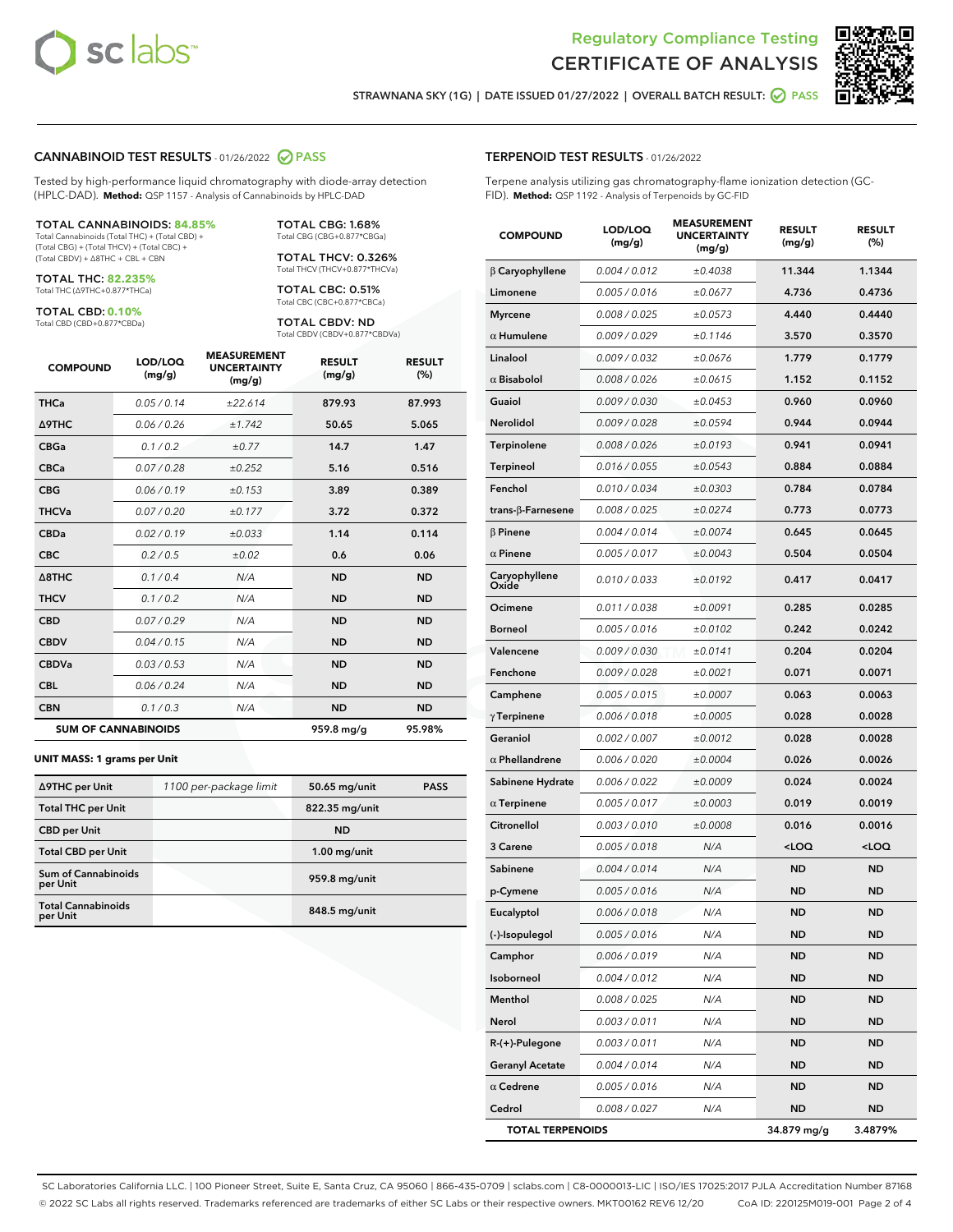



STRAWNANA SKY (1G) | DATE ISSUED 01/27/2022 | OVERALL BATCH RESULT:  $\bigcirc$  PASS

# CATEGORY 1 PESTICIDE TEST RESULTS - 01/27/2022 2 PASS

Pesticide and plant growth regulator analysis utilizing high-performance liquid chromatography-mass spectrometry (HPLC-MS) or gas chromatography-mass spectrometry (GC-MS). \*GC-MS utilized where indicated. **Method:** QSP 1212 - Analysis of Pesticides and Mycotoxins by LC-MS or QSP 1213 - Analysis of Pesticides by GC-MS

| <b>COMPOUND</b>             | LOD/LOQ<br>$(\mu g/g)$ | <b>ACTION</b><br><b>LIMIT</b><br>$(\mu g/g)$ | <b>MEASUREMENT</b><br><b>UNCERTAINTY</b><br>$(\mu g/g)$ | <b>RESULT</b><br>$(\mu g/g)$ | <b>RESULT</b> |
|-----------------------------|------------------------|----------------------------------------------|---------------------------------------------------------|------------------------------|---------------|
| Aldicarb                    | 0.03 / 0.08            | $\ge$ LOD                                    | N/A                                                     | <b>ND</b>                    | <b>PASS</b>   |
| Carbofuran                  | 0.02 / 0.05            | $\ge$ LOD                                    | N/A                                                     | <b>ND</b>                    | <b>PASS</b>   |
| Chlordane*                  | 0.03 / 0.08            | $\ge$ LOD                                    | N/A                                                     | <b>ND</b>                    | <b>PASS</b>   |
| Chlorfenapyr*               | 0.03/0.10              | $\ge$ LOD                                    | N/A                                                     | <b>ND</b>                    | <b>PASS</b>   |
| Chlorpyrifos                | 0.02 / 0.06            | $\ge$ LOD                                    | N/A                                                     | <b>ND</b>                    | <b>PASS</b>   |
| Coumaphos                   | 0.02 / 0.07            | $\ge$ LOD                                    | N/A                                                     | <b>ND</b>                    | <b>PASS</b>   |
| Daminozide                  | 0.02 / 0.07            | $\ge$ LOD                                    | N/A                                                     | <b>ND</b>                    | <b>PASS</b>   |
| <b>DDVP</b><br>(Dichlorvos) | 0.03/0.09              | $\ge$ LOD                                    | N/A                                                     | <b>ND</b>                    | <b>PASS</b>   |
| Dimethoate                  | 0.03 / 0.08            | $>$ LOD                                      | N/A                                                     | <b>ND</b>                    | <b>PASS</b>   |
| Ethoprop(hos)               | 0.03/0.10              | $\ge$ LOD                                    | N/A                                                     | <b>ND</b>                    | <b>PASS</b>   |
| Etofenprox                  | 0.02/0.06              | $>$ LOD                                      | N/A                                                     | <b>ND</b>                    | <b>PASS</b>   |
| Fenoxycarb                  | 0.03 / 0.08            | $\geq$ LOD                                   | N/A                                                     | <b>ND</b>                    | <b>PASS</b>   |
| Fipronil                    | 0.03 / 0.08            | $>$ LOD                                      | N/A                                                     | <b>ND</b>                    | <b>PASS</b>   |
| Imazalil                    | 0.02 / 0.06            | $\ge$ LOD                                    | N/A                                                     | <b>ND</b>                    | <b>PASS</b>   |
| <b>Methiocarb</b>           | 0.02 / 0.07            | $\ge$ LOD                                    | N/A                                                     | <b>ND</b>                    | <b>PASS</b>   |
| Methyl<br>parathion         | 0.03/0.10              | $\ge$ LOD                                    | N/A                                                     | <b>ND</b>                    | <b>PASS</b>   |
| <b>Mevinphos</b>            | 0.03/0.09              | $\ge$ LOD                                    | N/A                                                     | <b>ND</b>                    | <b>PASS</b>   |
| Paclobutrazol               | 0.02 / 0.05            | $\ge$ LOD                                    | N/A                                                     | <b>ND</b>                    | <b>PASS</b>   |
| Propoxur                    | 0.03/0.09              | $\ge$ LOD                                    | N/A                                                     | <b>ND</b>                    | <b>PASS</b>   |
| Spiroxamine                 | 0.03 / 0.08            | $\ge$ LOD                                    | N/A                                                     | <b>ND</b>                    | <b>PASS</b>   |
| <b>Thiacloprid</b>          | 0.03/0.10              | $\ge$ LOD                                    | N/A                                                     | <b>ND</b>                    | <b>PASS</b>   |

#### CATEGORY 2 PESTICIDE TEST RESULTS - 01/27/2022 2 PASS

| <b>COMPOUND</b>          | LOD/LOQ<br>$(\mu g/g)$ | <b>ACTION</b><br>LIMIT<br>$(\mu g/g)$ | <b>MEASUREMENT</b><br><b>UNCERTAINTY</b><br>$(\mu g/g)$ | <b>RESULT</b><br>$(\mu g/g)$ | <b>RESULT</b> |
|--------------------------|------------------------|---------------------------------------|---------------------------------------------------------|------------------------------|---------------|
| Abamectin                | 0.03/0.10              | 0.1                                   | N/A                                                     | <b>ND</b>                    | <b>PASS</b>   |
| Acephate                 | 0.02/0.07              | 0.1                                   | N/A                                                     | <b>ND</b>                    | <b>PASS</b>   |
| Acequinocyl              | 0.02/0.07              | 0.1                                   | N/A                                                     | <b>ND</b>                    | <b>PASS</b>   |
| Acetamiprid              | 0.02/0.05              | 0.1                                   | N/A                                                     | <b>ND</b>                    | <b>PASS</b>   |
| Azoxystrobin             | 0.02/0.07              | 0.1                                   | N/A                                                     | <b>ND</b>                    | <b>PASS</b>   |
| <b>Bifenazate</b>        | 0.01 / 0.04            | 0.1                                   | N/A                                                     | <b>ND</b>                    | <b>PASS</b>   |
| <b>Bifenthrin</b>        | 0.02/0.05              | 3                                     | N/A                                                     | <b>ND</b>                    | <b>PASS</b>   |
| <b>Boscalid</b>          | 0.03/0.09              | 0.1                                   | N/A                                                     | <b>ND</b>                    | <b>PASS</b>   |
| Captan                   | 0.19/0.57              | 0.7                                   | N/A                                                     | <b>ND</b>                    | <b>PASS</b>   |
| Carbaryl                 | 0.02/0.06              | 0.5                                   | N/A                                                     | <b>ND</b>                    | <b>PASS</b>   |
| Chlorantranilip-<br>role | 0.04/0.12              | 10                                    | N/A                                                     | <b>ND</b>                    | <b>PASS</b>   |
| Clofentezine             | 0.03/0.09              | 0.1                                   | N/A                                                     | <b>ND</b>                    | <b>PASS</b>   |

| <b>COMPOUND</b>               | LOD/LOQ<br>(µg/g) | <b>ACTION</b><br><b>LIMIT</b><br>(µg/g) | <b>MEASUREMENT</b><br><b>UNCERTAINTY</b><br>$(\mu g/g)$ | <b>RESULT</b><br>(µg/g) | <b>RESULT</b> |
|-------------------------------|-------------------|-----------------------------------------|---------------------------------------------------------|-------------------------|---------------|
| Cyfluthrin                    | 0.12 / 0.38       | $\overline{c}$                          | N/A                                                     | <b>ND</b>               | <b>PASS</b>   |
| Cypermethrin                  | 0.11 / 0.32       | 1                                       | N/A                                                     | <b>ND</b>               | <b>PASS</b>   |
| <b>Diazinon</b>               | 0.02 / 0.05       | 0.1                                     | N/A                                                     | <b>ND</b>               | <b>PASS</b>   |
| Dimethomorph                  | 0.03 / 0.09       | 2                                       | N/A                                                     | <b>ND</b>               | <b>PASS</b>   |
| Etoxazole                     | 0.02 / 0.06       | 0.1                                     | N/A                                                     | <b>ND</b>               | <b>PASS</b>   |
| Fenhexamid                    | 0.03 / 0.09       | 0.1                                     | N/A                                                     | <b>ND</b>               | <b>PASS</b>   |
| Fenpyroximate                 | 0.02 / 0.06       | 0.1                                     | N/A                                                     | <b>ND</b>               | <b>PASS</b>   |
| Flonicamid                    | 0.03 / 0.10       | 0.1                                     | N/A                                                     | <b>ND</b>               | <b>PASS</b>   |
| Fludioxonil                   | 0.03 / 0.10       | 0.1                                     | N/A                                                     | <b>ND</b>               | <b>PASS</b>   |
| Hexythiazox                   | 0.02 / 0.07       | 0.1                                     | N/A                                                     | <b>ND</b>               | <b>PASS</b>   |
| Imidacloprid                  | 0.04 / 0.11       | 5                                       | N/A                                                     | <b>ND</b>               | <b>PASS</b>   |
| Kresoxim-methyl               | 0.02 / 0.07       | 0.1                                     | N/A                                                     | <b>ND</b>               | <b>PASS</b>   |
| Malathion                     | 0.03 / 0.09       | 0.5                                     | N/A                                                     | <b>ND</b>               | <b>PASS</b>   |
| Metalaxyl                     | 0.02 / 0.07       | $\overline{c}$                          | N/A                                                     | <b>ND</b>               | <b>PASS</b>   |
| Methomyl                      | 0.03 / 0.10       | $\mathcal{I}$                           | N/A                                                     | <b>ND</b>               | <b>PASS</b>   |
| Myclobutanil                  | 0.03 / 0.09       | 0.1                                     | N/A                                                     | <b>ND</b>               | <b>PASS</b>   |
| <b>Naled</b>                  | 0.02 / 0.07       | 0.1                                     | N/A                                                     | <b>ND</b>               | <b>PASS</b>   |
| Oxamyl                        | 0.04 / 0.11       | 0.5                                     | N/A                                                     | <b>ND</b>               | <b>PASS</b>   |
| Pentachloronitro-<br>benzene* | 0.03/0.09         | 0.1                                     | N/A                                                     | <b>ND</b>               | <b>PASS</b>   |
| Permethrin                    | 0.04 / 0.12       | 0.5                                     | N/A                                                     | <b>ND</b>               | <b>PASS</b>   |
| Phosmet                       | 0.03 / 0.10       | 0.1                                     | N/A                                                     | <b>ND</b>               | <b>PASS</b>   |
| Piperonylbu-<br>toxide        | 0.02 / 0.07       | 3                                       | N/A                                                     | <b>ND</b>               | <b>PASS</b>   |
| Prallethrin                   | 0.03 / 0.08       | 0.1                                     | N/A                                                     | <b>ND</b>               | <b>PASS</b>   |
| Propiconazole                 | 0.02 / 0.07       | 0.1                                     | N/A                                                     | <b>ND</b>               | <b>PASS</b>   |
| Pyrethrins                    | 0.04 / 0.12       | 0.5                                     | N/A                                                     | <b>ND</b>               | <b>PASS</b>   |
| Pyridaben                     | 0.02 / 0.07       | 0.1                                     | N/A                                                     | <b>ND</b>               | <b>PASS</b>   |
| Spinetoram                    | 0.02 / 0.07       | 0.1                                     | N/A                                                     | <b>ND</b>               | <b>PASS</b>   |
| Spinosad                      | 0.02 / 0.07       | 0.1                                     | N/A                                                     | <b>ND</b>               | <b>PASS</b>   |
| Spiromesifen                  | 0.02 / 0.05       | 0.1                                     | N/A                                                     | <b>ND</b>               | <b>PASS</b>   |
| Spirotetramat                 | 0.02 / 0.06       | 0.1                                     | N/A                                                     | ND                      | <b>PASS</b>   |
| Tebuconazole                  | 0.02 / 0.07       | 0.1                                     | N/A                                                     | <b>ND</b>               | <b>PASS</b>   |
| Thiamethoxam                  | 0.03 / 0.10       | 5                                       | N/A                                                     | <b>ND</b>               | <b>PASS</b>   |
| Trifloxystrobin               | 0.03 / 0.08       | 0.1                                     | N/A                                                     | <b>ND</b>               | <b>PASS</b>   |

SC Laboratories California LLC. | 100 Pioneer Street, Suite E, Santa Cruz, CA 95060 | 866-435-0709 | sclabs.com | C8-0000013-LIC | ISO/IES 17025:2017 PJLA Accreditation Number 87168 © 2022 SC Labs all rights reserved. Trademarks referenced are trademarks of either SC Labs or their respective owners. MKT00162 REV6 12/20 CoA ID: 220125M019-001 Page 3 of 4